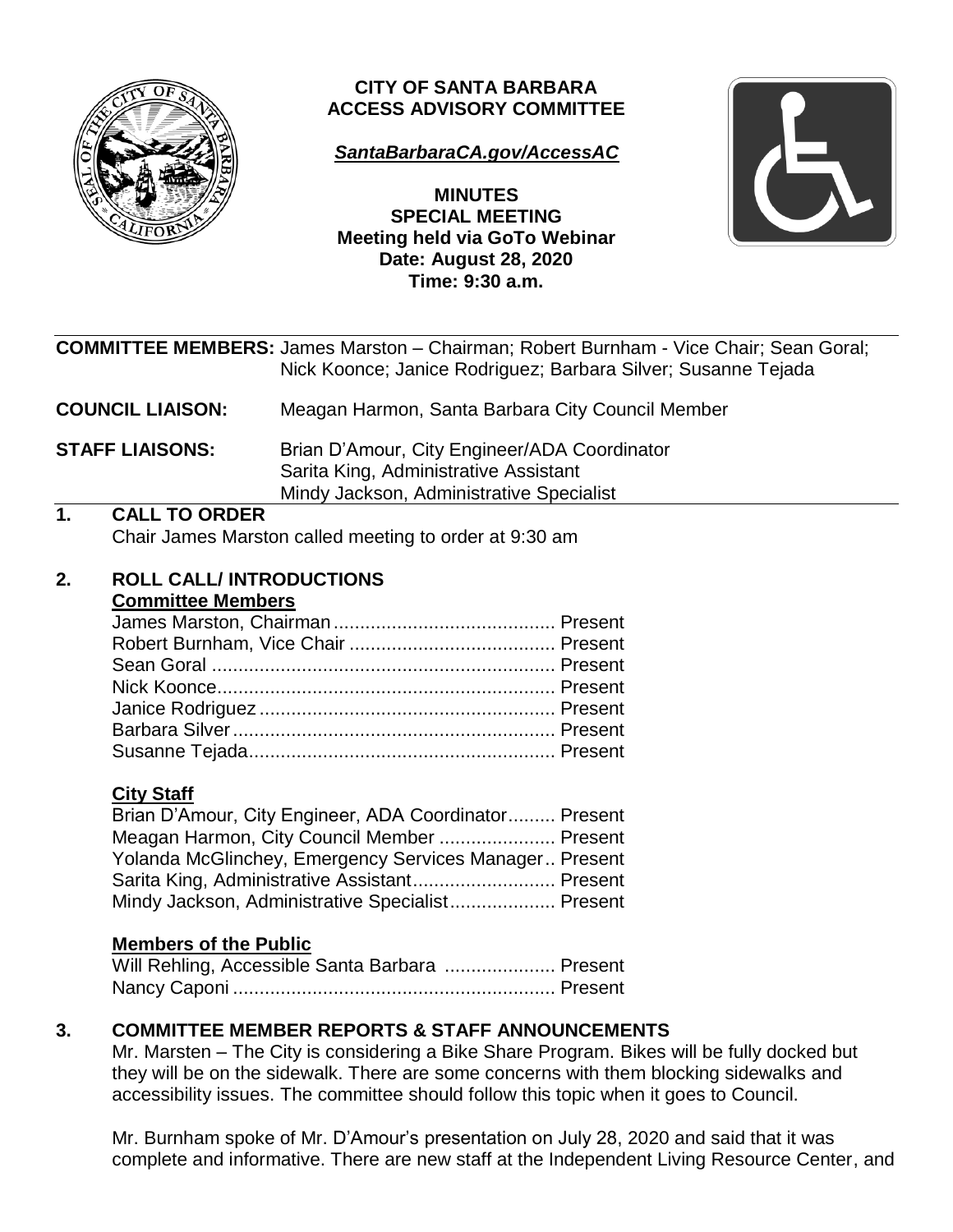the Committee might be able to enlist its help in spreading the word to the disabled community regarding this committee and its actions.

Mr. D'Amour wants any action on the revised Resolution to go through him first before approaching Councilmember Harmon, who will bring the draft Resolution to Council for final approval. He will set a meeting with the Ad Hoc Committee (Item No. 8 on agenda) in September.

Mr. Marsten spoke regarding the GoTo Webinar Program. Vince Wong (IT staff) worked with Ms. King and Mr. Burnham about issues using GoTo Webinar. These issues were brought to the attention of Council and Matt Fore, from the City Administrator's Office. There was a meeting between Mr. Wong, Mr. Fore, and Sarah Gorman (City Clerk). A summary of actions were given at this time.

- Language was added to the Council Agenda to include a link to the accessibility features within GoTo Webinar along with a phone number for technical support, including the hyperlink.
- Language in bold text was added to the public comment section of the Agenda and has been added to the Council Agenda to further assist attendees to participate and sign in.
- Microphones will be activated by City staff, and attendees will be called upon and notified to begin speaking.
- For those who need accessibility accommodations, and to use the Raise Hand function and participate in the GoTo Webinar, please contact the City Clerk by email.
- Mr. Wong developed a Raise Hand Tutorial sheet that helps attendees use the "Raise Your Hand" function within GoTo Webinar. A link to this tutorial will be added to the City Council Agenda.
- City staff have been in consistent communication with LogMeIn. The company is on track to begin work in September to add keyboard shortcuts to GoTo Webinar, which currently exist in GoTo Meeting's webpage [\(https://support.goto.com/meeting/help/use](https://support.goto.com/meeting/help/use-keyboard-shortcuts-from-the-desktop-app-windows-only-g2m040026)[keyboard-shortcuts-from-the-desktop-app-windows-only-g2m040026](https://support.goto.com/meeting/help/use-keyboard-shortcuts-from-the-desktop-app-windows-only-g2m040026) ).

Motion to make up the Ad Hoc group to work with the City Administrator's Office on changes to the GoTo Webinar platform. The GoTo Webinar Ad-Hoc Committee members are Barbara Silver, Robert Burnham, and Jim Marston. Approved (Burnham/Tejada, 7:0:0)

Mr. Marsten noted Ms. Silver is working with City staff to get web links and errors fixed. She was told that the City is preparing a Request for Proposal to have a group redo all City webpages.

The committee would like to assure that accessible features exist on the new website, and be accessible to screen readers for the blind. Mr. Koonce and Mr. Marsten would like Mr. D'Amour to contact the persons in charge of the RFP for the new website and give them the contact information for the members of the new Ad Hoc committee.

Motion to form an Ad Hoc committee consisting of Mr. Goral, Mr. Koonce, and Mr. Burnham to assist in reviewing the RFP with the City regarding the new website development. Approved (Koonce/Burnham, 7:0:0)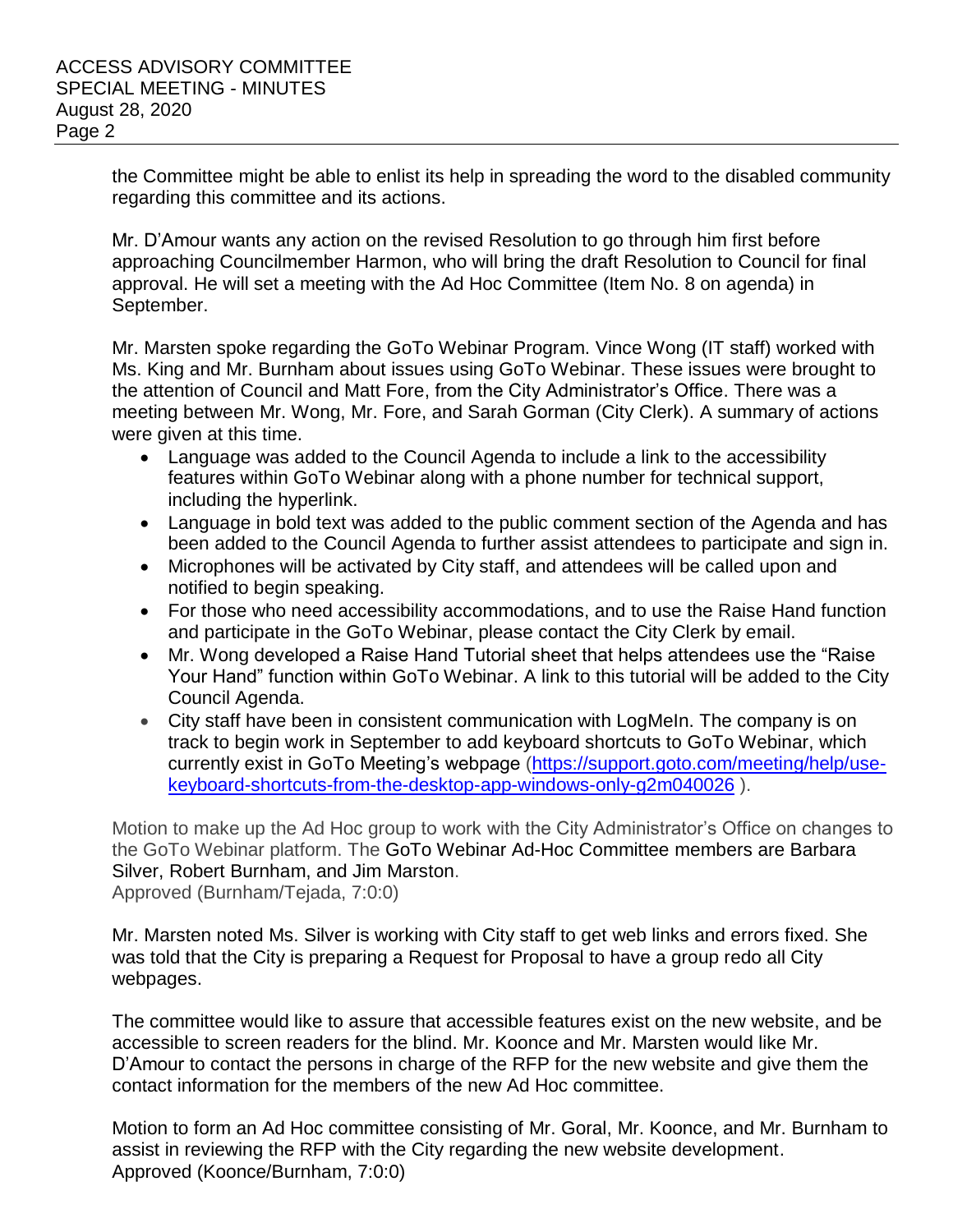Mr. Marsten noted there was a business plan proposed called the "COVID-19 Business Plan". City business leaders presented a ten-point plan to Council. Mr. Marsten also noted that five of the points have the potential to negatively affect accessibility and civil rights. Mr. Koontz, Burnham, and Mr. Marsten wrote and spoke to Council about this issue. Mr. Marsten received positive comments from Councilmembers.

Ms. King shared a video that shows what is required by the Building Codes and by ADA when remodeling or repurposing a building.

Mr. Marsten asked that AAC members watch for City Council items that could affect Access and Civil Rights and to ask questions or make comments at Appeals Board meetings.

Mr. D'Amour mentioned the upcoming Committee Member Recruitments. There are two open positions and four committee members, Mr. Goral, Mr. Marsten, Mr. Burnham, and Ms. Tejada, whose terms end on December 31, 2020.

The application deadline is October 9, 2020 followed by interviews through October and November. Appointments would be made at the Council meeting on December 8, 2020. Those who have terms ending in December would need to reapply if they wish to continue on the committee. Mr. D'Amour asked that committee members reach out to people that may wish to join this committee.

### **4. PUBLIC COMMENT**

Will Rehling from Accessible Santa Barbara applauds those who have worked on improving the virtual meetings and making them accessible to everyone who can benefit from these improvements. He suggested that the City look at what the County is using, which is a telephone option. He also said that the path to travel upgrades to building standards has triggered accessibility improvements. He acknowledged and congratulated Mr. D'Amour's Acting position as Public Works Director.

# **5. APPROVAL OF MINUTES: FOR ACTION**

Motion to approve February 14, 2020 minutes. Approved (Tejada/Koonce, 7:0:0)

# **6. APPROVAL OF MINUTES: FOR ACTION**

Motion to approve June 19, 2020 minutes. Approved (Koonce/Burnham, 6:0:1)

# **7. ADA COORDINATOR'S REPORT: FOR INFORMATION**

Mr. D'Amour presented the ADA Coordinator's Report and reminded the Committee that this is for information. Mr. D'Amour said that Ms. King has been making improvements to the Access Advisory Committee Website. The Accessible Parking Map is now available online. Mr. Koonce has collected and provided to Ms. King with the data. The map link is at the bottom of the page. Ms. King demonstrated how the map works.

Mr. Marsten asked who would be keeping this updated. Mr. Koonce would like staff to communicate with Downtown Parking as a matter of process to report to the Access Advisory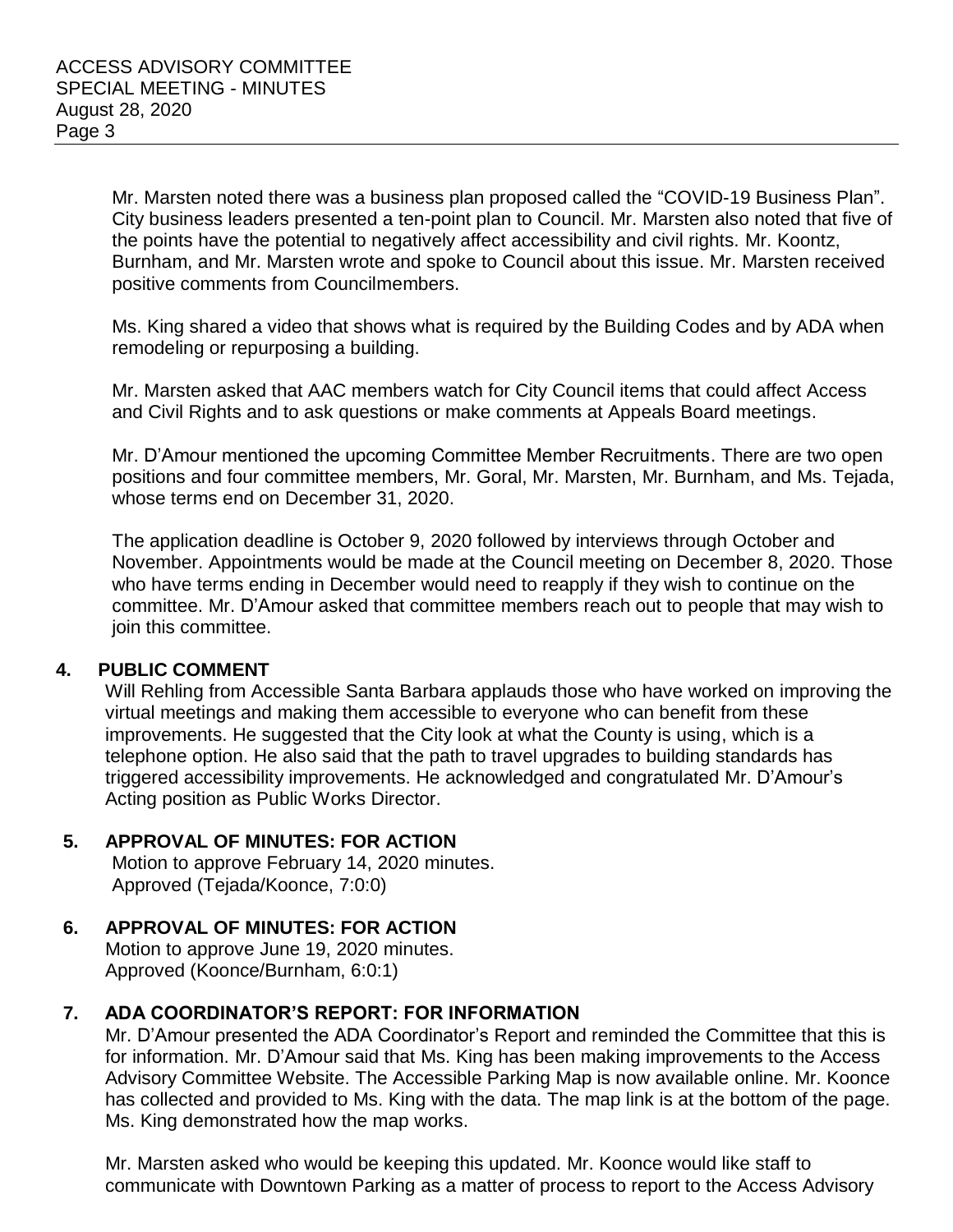Committee regularly about the additions, removal, and modifications as they occur. Mr. Koonce offered to monitor the map annually and report back to the Committee.

### **8. SUBCOMMITTEE REPORTS: FOR INFORMATION Blue Curb Parking Committee**

Mr. Koonce mentioned that he, Mr. Marsten, and Mr. D'Amour met in June to discuss a number of issues including edits to the website, and the addition of an interactive parking map on the City's website. Mr. Koonce would like a follow-up meeting scheduled with Mr. D'Amour, as he would like to suggest other website changes.

### **Valet Parking Committee**

Nothing to report at this time.

### **Sidewalk Committee**

Mr. Burnham said that the next Zoom meeting is Monday, September 28, 2020, 1:00 PM. Mr. Marsten said Mr. Dewey is working on getting parkway mitigation problems solved. He also mentioned a tree ring on the northeast corner of Canon Perdido and Chapala, and Mr. Dewey will look into these. Mr. Koonce mentioned the removal of a fence that was replaced with railroad ties, and he met with Mr. Dewey to space the ties to make the beach area accessible along the east beach volleyball courts parking area.

### **Blue Curb Committee**

Mr. Koonce noted that he had a meeting with Mr. D'Amour and Mr. Dewey, regarding the Blue Curb map. A follow-up meeting needs to be scheduled.

# **Annual Report and Access Advisory Committee Resolution Ad Hoc committee.**

Mr. Burnham asked if a date could be set for the final draft of the Resolution, and Mr. D'Amour will speak with Ms. King.

Mr. Koonce stated with appreciation for the effort of the committee. Mr. Koonce was critical of staff response to accessibility concerns and lack of enforcement efforts, in relation to the COVID-19 outdoor dining and parklet ordinances. Mr. D'Amour understands the frustration stated. Mr. D'Amour shared that staff initially considered not requiring to be accessible if other outdoor dining was available. The City pivoted, and made the decision that all parklets should be accessible.

# **9. BREAK**

### **10. EMERGENCY OPERATIONS PLAN AND LOCAL HAZARD MITIGATION PLAN: FOR INFORMATION**

Ms. Yolanda McGlinchey, Emergency Services Manager for the City, informed the Committee that the City is updating the Emergency Operations Plan. This is due in 2021, and in January the City will be scheduling stakeholder meetings, which includes the Access Advisory Committee. Due to COVID-19 restrictions, social distancing policies must be in place. Volunteers are needed to assist with this, and Ms. McGlinchey asked for members of the AAC to be on the Stakeholders Committee and provide input on how the City responds and alerts the public during an emergency.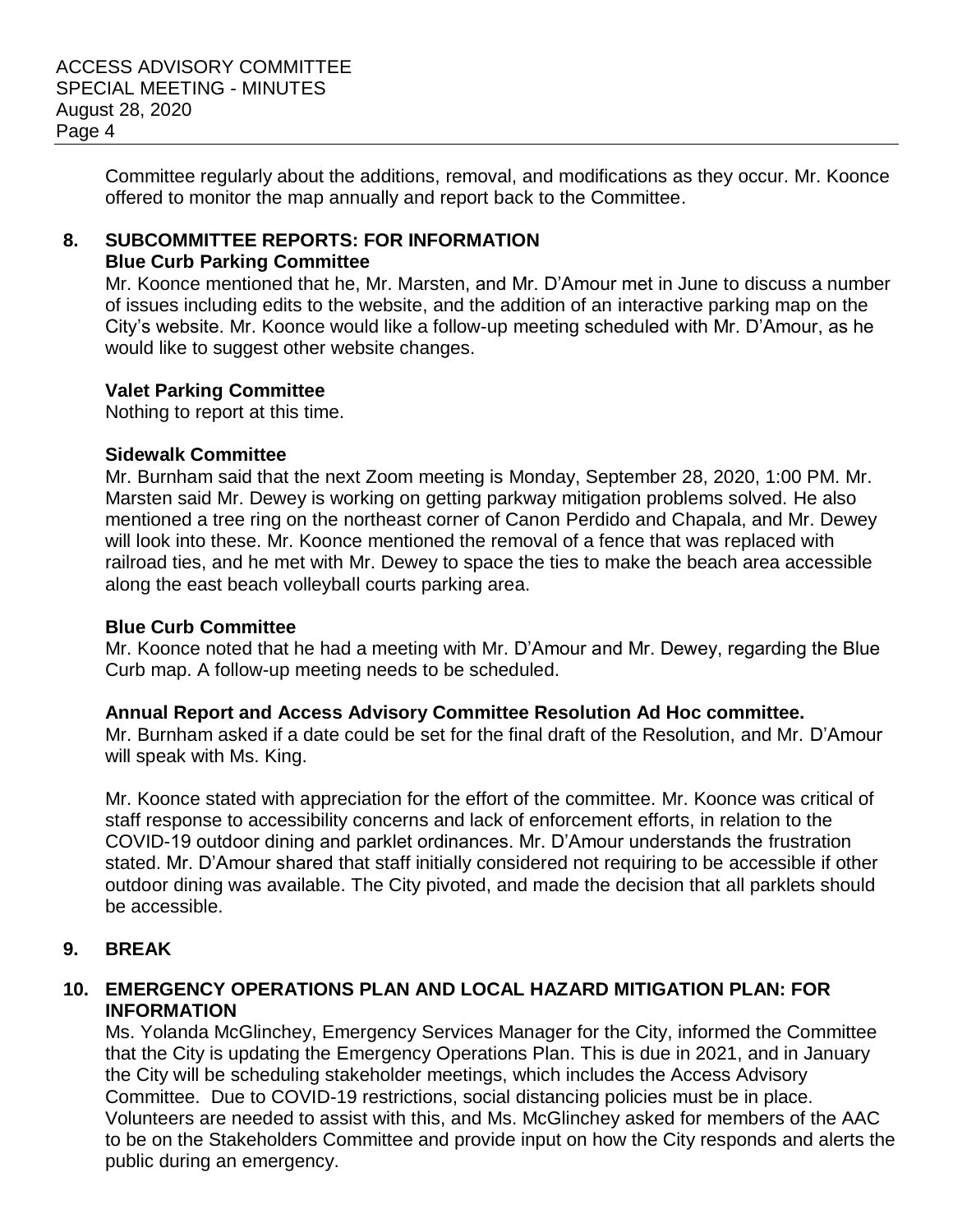The Local Hazard Mitigation Plan is also in the process of being updated and the Federal government is requiring a major update which is due September 2022. This plan identifies nuances to the entire community, not just homes and businesses. There are several community groups (for profit, non-profit, business, etc.) that are involved with these processes.

Mr. Marsten suggested that two people volunteer – one blind and one wheelchair user. Mr. Goral and Mr. Burnham both volunteered. The timeline for the Local Hazard Mitigation Plan was described as every quarter, and the Stakeholders will meet once in the spring and fall. For the Emergency Operations Plan, the Stakeholders group will meet once.

Public Comment:

a) Will Rehling Accessible Santa Barbara asked about emergency power shut offs in the City.

### **11. UPDATES TO ACCESS ADVISORY COMMITTEE RESOURCES PAGE: FOR INFORMATION**

Mr. D'Amour showed changes to the Access Advisory Committee Resources webpages, which includes adding and updating documents listed on the page, including the 2008 and 2013 Resolutions, links to meeting archives, minutes, and agenda, and audio/videos of the meetings.

Mr. Koonce asked if Ms. King can update the Downtown Parking page; she will connect with Mr. D'Amour and will look into these requests.

Mr. Marsten asked if the minutes can be posted within two weeks.

# **12. STATE STREET CLOSURE AND PARKLETS: FOR INFORMATION**

Mr. D'Amour reminded the committee that the Emergency Ordinance was extended from September 8, 2020 to December 8, 2020, and may be extended again to March 8, 2021, if the Statewide Emergency Declaration is still in effect. This will mean additional parklets being added and personal services being expanded into the public right-of-way. City staff will continue to make sure there is ADA compliance. The best way to alert City staff of non-compliance with ADA is to send Mr. D'Amour an email. Mr. Marsten noted that there are still limited accessible tables available. Ms. Tejada noted that she is working with Victor Garza on the guidelines for accessibility. Mr. Marsten noted there should be enforcement with the guidelines, as there are places on State Street that are not accessible. Mr. Burnham noted that the challenges with enforcement go beyond parklets and asked how this can be overcome. Mr. D'Amour stated that the extension of the Emergency Order will require looking at a variety of issues arising from parklets, including accessibility, and the City will have to take a look at all of these issues.

### **13. ADJOURNMENT**

Meeting adjourned at 12:20 p.m.

### **DATE OF NEXT MEETING: Friday, November 6, 2020, at 9:30 a.m. Location to be determined.**

**AGENDAS, MINUTES & REPORTS:** Copies of documents relating to agenda items are available for review in the City Administrator's Office at City Hall, and agendas and reports are posted online at the web address at the top of this agenda. Please note that online Staff Reports may not include some exhibits. Materials related to an item on this agenda submitted to the Access Advisory Committee